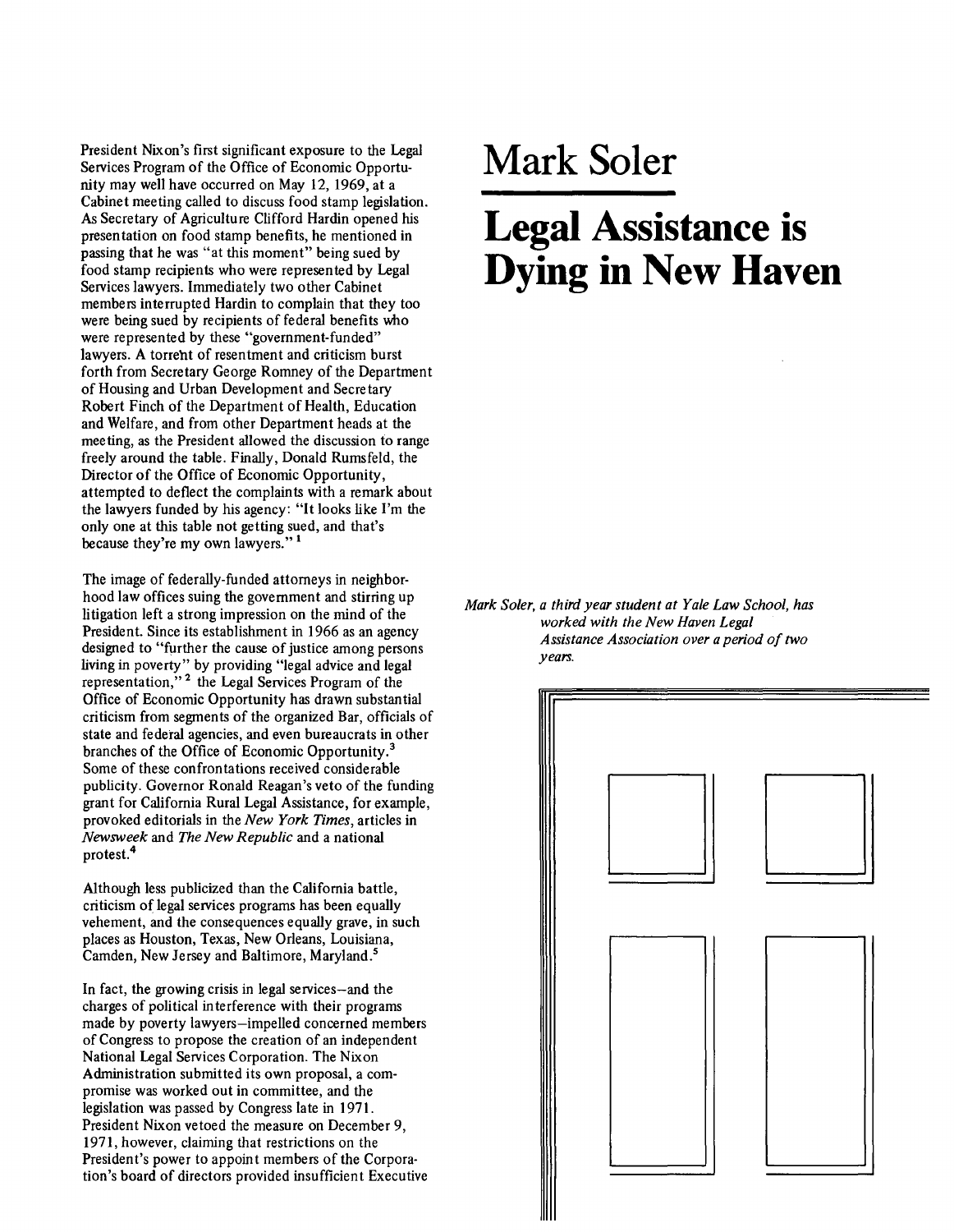control over the program and was "an affront to the principle of accountability to the American People as a whole."<sup>6</sup> The measure was re-introduced, but when Legal Services supporters sought to insure *some*  representation of the poor, the organized Bar, and the public-at-large on the Corporation's board, the Administration maintained that there should be *no*  restrictions *of any kind* on the President's appointment power and threatened to veto the entire \$6 billion two-year Economic Opportunity bill, of which the Legal Services Corporation was a part.<sup>7</sup> In the face of such Administration recalcitrance, and under pressure to salvage the rest of the Economic Opportunity program, the House-Senate Conference Committee finally struck the entire National Legal Services Corporation provision from the Economic Opportunity bill. Political opposition to legal services is not limited to large programs like California Rural Legal Assistance, nor even to programs in large cities. Moreover, attacks on legal services programs are not limited to threats to funding under the Economic Opportunity Act, nor were such attacks unknown even before the creation of the Office of Economic Opportunity in 1965. Quite the contrary: opposition to legal services may center on programs in relatively small cities, it may threaten programs through a number of funding sources or through the local Bar, and it apparently began the moment lawyers for the poor moved out of centralized legal aid bureaus and into neighborhood offices in the ghetto. Using the history and present experience of the New Haven Legal Assistance Association as a case in point, this article will suggest that political opposition may be an inevitable response to any program which attempts to vigorously defend the rights of the poor. The New Haven case indicates that recent opposition to effective legal assistance programs is more determined than it has been in the past, and is threatening the very existence of legal services to the poor.

Legal assistance for the poor in New Haven dates back to the 1920's, when students in a Yale Law School fraternity established a service similar to the Harvard Legal Aid Society. In 1927, with the help of local attorneys, the students were able to persuade the city administration to create by ordinance a Municipal Legal Aid Bureau, to provide "legal aid and advice to any person who is financially unable to employ counsel and who is a resident of the City."<sup>9</sup> In 1962, the Ford Foundation, as part of its experimental urban redevelopment efforts, made a grant to Community Progress, Inc. (CPI), for a coordinated anti-poverty program aimed at the inner-city. A central element of the ''broad roster of community services" which CPI envisioned was the concept of the neighborhood lawyer.<sup>10</sup>

10

The CPI neighborhood lawyers soon were embroiled in controversy. Early in 1963 one of the neighborhood attorneys became involved in the case of a black man accused of raping a white nurse, serving as liaison between the Public Defender and the defendant's family. 11 The lawyer was Jean Camper Cahn, and it was an article which drew on her experience which later

proved a key influence in the creation of the Legal Services Program of OEO.<sup>12</sup> Ms. Cahn's work resulted in her being seated at the defense counsel's table during the trial, and during the course of the litigation she developed evidence seeking to raise the defense of consent. This not unusual defense tactic was greeted with something less than enthusiasm by the Bar, a large portion of the community, and the local press. Shock and indignation were the order of the day. Mayor Richard C. Lee had been instrumental in developing the CPI program, and because of the CPI neighborhood lawyer's participation in the case, the mayor's Human Relations Advisor also become involved. All this resulted in severe public criticism of the mayor approximately six months before the municipal elections. The Executive Director of CPI criticized Ms. Cahn and issued interim rules explicitly ordering the neighborhood attorneys to refrain from any litigation, including sitting at the defense counsel's table. Later in the spring, the Executive Director requested the Board of Directors of CPI, if necessary, to cease the legal program. Ms. Cahn left CPI in the summer of 1963.<sup>13</sup>

Between January, 1962, and June, 1962, the second neighborhood attorney had been involved in a number of cases strongly suggesting violation of due process rights in Juvenile Court. He was restrained from bringing complaints in these cases by the Executive Director, since CPI was attempting to negotiate an independent probation program, and required the good will and agreement of the Juvenile Court. During that summer, the future of the legal services component of CPI was in doubt. There followed the formation of a legal advisory committee to CPI to plan basic policy for the legal services program, and meetings with the National Legal Aid and Defender Association and the Ford Foundation in order to obtain financial support. These resulted in the decision to establish a legal assistance organization independent of CPI and to include criminal defender services in accordance with NLADA policy guidelines.<sup>14</sup> On April 8, 1964, New Haven Legal Assistance Association, Inc. (LAA), was incorporated as a non-stock, private, charitable corporation. Prominent on its board were a number of leading local attorneys. In the fall of 1964, the New Haven County Bar Association responded to the question of Bar approval of the new program by appointing a special committee to investigate LAA. The report of the committee was presented at the Bar Association meeting in November, 1964.<sup>15</sup>

The committee report was deeply suspicious and strongly critical of the legal assistance program. It raised several vital substantive issues: whether LAA would be engaging in the unauthorized practice of law; whether it was using unprofessional means to obtain business or to stir up litigation, in violation of the Canons of Ethics; whether neighborhood lawyers employed by a private corporation would be subject to private or public accountability for their professional conduct; where "matching funds" and future financial support of the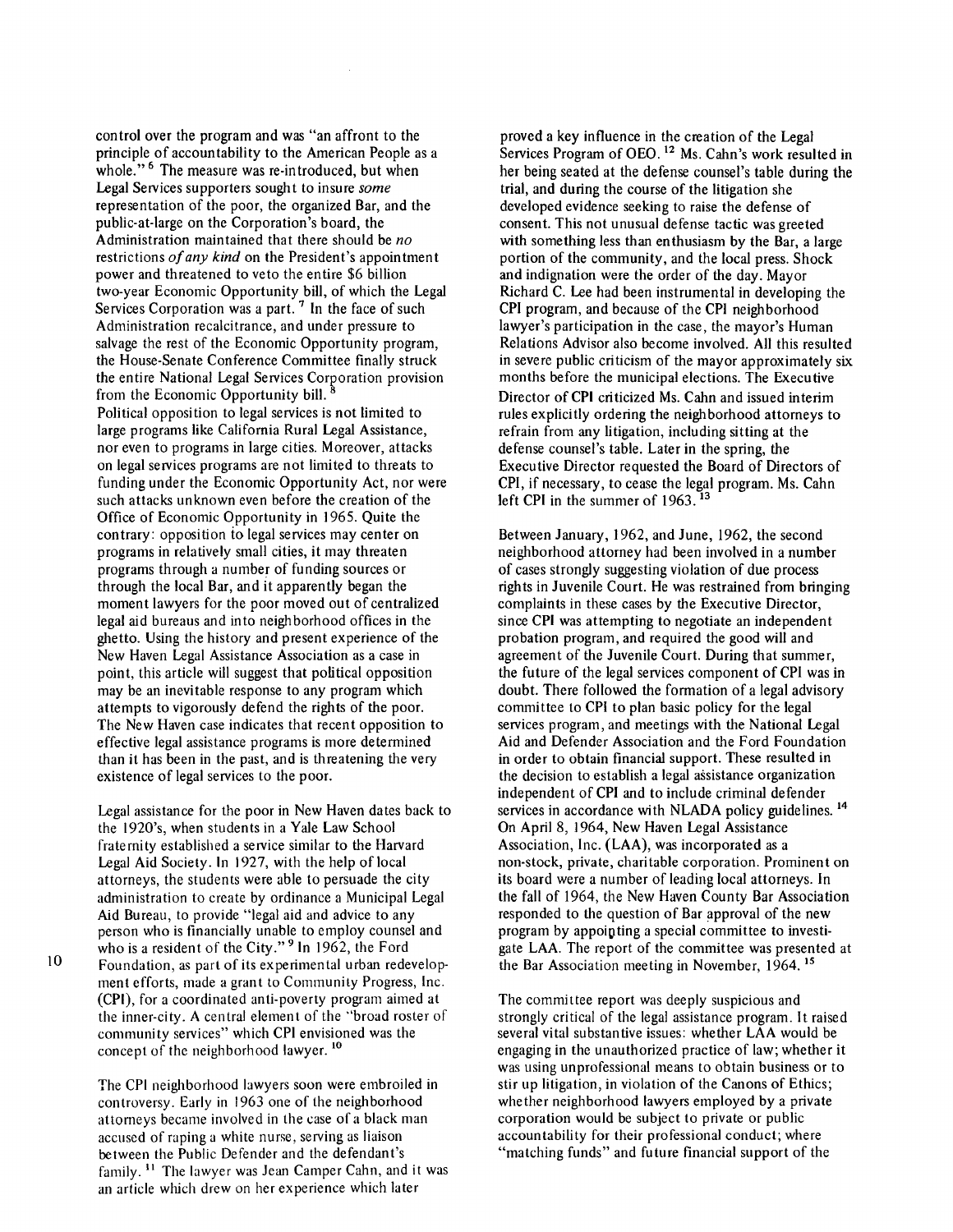program were expected to be secured. 16 Late in the evening of the November meeting one of the supporters of LAA raised the economic issue, which was underlying the entire discussion but which had remained unstated: would LAA "deprive members of the Bar of matters that might otherwise be theirs?"<sup>17</sup>

[One] thing I have tried to do and a certain handful of members with me, is get across to the public that lawyers aren't a collection of ogres who have padded their own pockets and would like to step all over everybody around them ... I can consider myself still a young lawyer and one of those whose pocketbook would be effected [sic I if this thing was going to be so terrible in its far-reaching consequences. [The proponents of LAA) are not interested in giving you a hard time or taking clients away from you or taking the money away from you that are so concerned about.'

The members of the Bar heard statements in support of legal services for the poor from the Chief Judge of the Circuit Court and the Acting Attorney General of the United States. But members of the committee challenged even the basic proposition that there was a need for additional legal services for the poor in New Haven. One member of the committee declared:

Lawyers have traditionally, and with pride, aided persons in need of their help, with little and often no charge. There is no reason to feel that the members of our Bar will fail in the future to meet this professional duty. The Executive Director of New Haven Legal Assistance Association, Inc., has stated that his organization does not know the ex tent of a need for such assistance as his company contemplates, whether it exists or not and that his company wishes to collect statistics to find out. It is clear that so far as the citizens of New Haven County are concerned, there is no indication whether any need or demand exists for such services or not or that if it does, that the existing machinery of justice maintained by our state under the supervision of our Courts could not accommodate it. 19

Yet an outline of its program sent by LAA to members of the Bar prior to the Bar meeting documented the general dimensions of the need for legal assistance in New Haven. In the Legal Aid Bureau, a single part-time attorney and some student clerks were attempting to handle more than 2,000 cases in 1963. On the criminal side of Circuit Court, of 11,890 non-motor vehicle cases in 1963, in more than 75% of the cases there was no record of representation by an attorney. A sample of 302 non-motor vehicle offenses revealed representation



in only 38 cases. In one instance, a six-month sentence was incurred by an unrepresented defendant on a breach-of-peace charge. In Superior Court, the Public Defender and his assistant represented more than 200 felony defendants in 1963. About 10% of the cases reached trial and no appeals had been taken in recent years. The Public Defender readily acknowledged the need for pre-trial investigation and legal research resources. <sup>20</sup>

Perhaps the most significant aspect of the proceedings was the outright hostility displayed by many members of the Bar toward the proposed program and its stated goal, which stifled rational discussion of the issues. One attorney declared:

... We are told that we are lucky in being guinea pigs for the rest of the United States. The taxpayers have an interest, too, for the Ford Foundation will likely withdraw and we will be asked to continue supporting it. Now, nobody has asked for it. You haven't had any delegation come from any town and ask for it. You haven't had any depressed [sic] ask for it. The depressed classes need more medical care, but not more legal aid. Now it's a presumptuous criticism of us gentle members of the Bar to say we do not take care of the needy. All of us see numbers of people during the week and render services free of charge. You are not going to charge in some of these situations. This [is] the glory of the Bar. This is what makes it a profession and not a business.<sup>21</sup> The one thing I fear as I have gone through life, is a private body undertaking public works. Now, when you have a situation that you have in New Haven, with a good Legal Aid Bureau, when the surrounding towns don't even feel the need for it, when the Courts give public defenders, what is the point of having a private body come in and add to that situation?

Another attorney charged that "LAA and CPI formed this [proposed program] and created it in secrecy and dedicated it to the propostion that this Bar Association in all its entirety had too much naivete and too much apathy to protect their own professional codes in promulgating this program."<sup>22</sup> Still another attorney, referring to the outline of the proposed program submitted by LAA, professed ignorance and objectivity:

I had no opinion on this until I got this so-called brief in the mail this afternoon, and I had no knowledge until tonight from whom that brief came until Mr. Watrous gave us the genesis of it, and as he put it, and I think he also went from Genesis to Exodus on it, but he certainly covered the way that report came out and I think the report is a self-damaging document. It is about as full of holes as Swiss cheese. . . <sup>23</sup>

In a roll call vote, the Bar Association voted to oppose the proposed program. The proponents of LAA appealed to the Connecticut Bar Association, which approved the program in March, 1965, the president of the Connecticut Bar noting that 'This program and plans of its type are operated in the best interests of both the bar and the public."<sup>24</sup>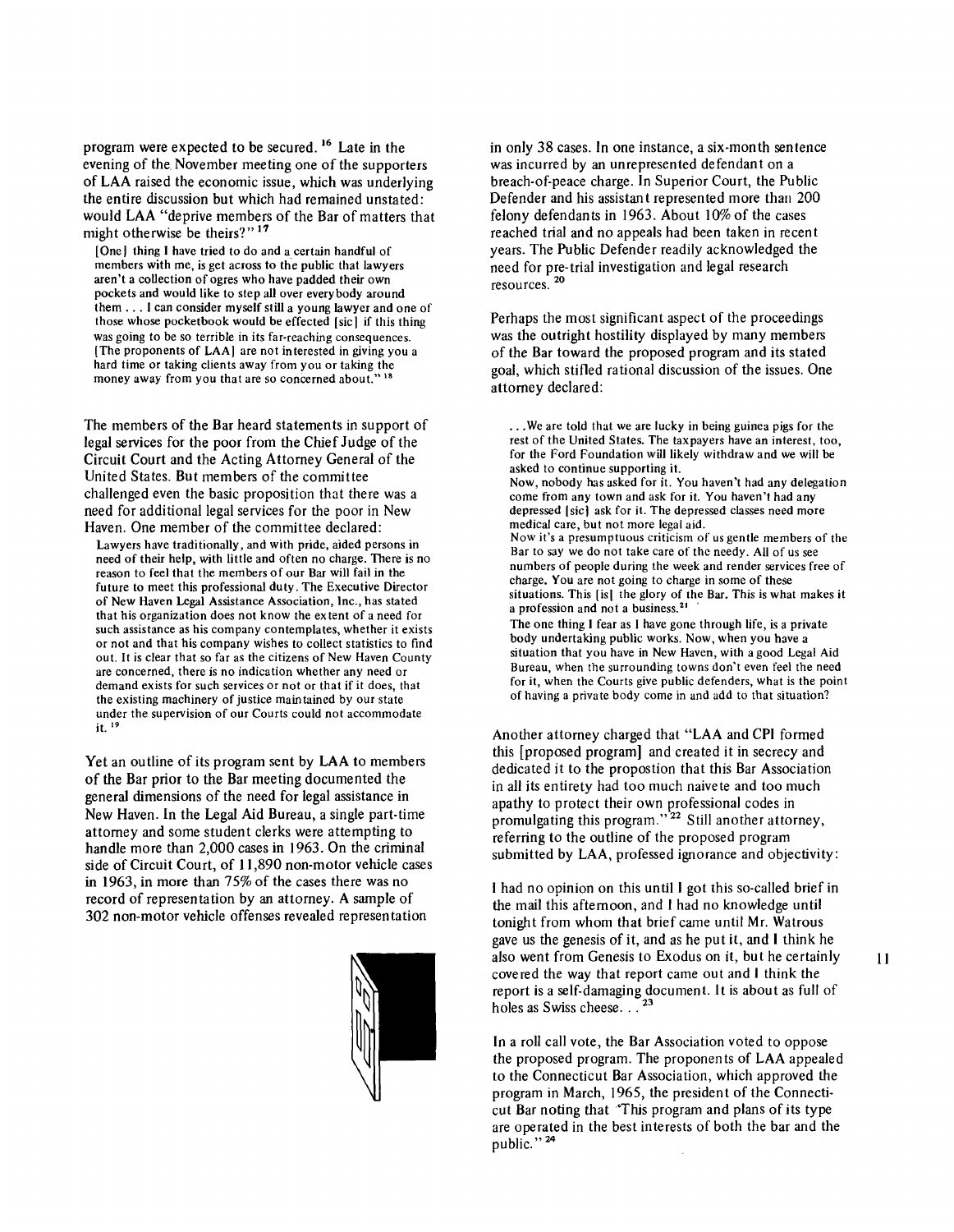**"Legal services attorneys have taken unfair advantage of representatives of the state and have 'filed every motion in the practice book' in critical matters."** 

Within a few years, there were eight other legal services programs operating in Connecticut. LAA and these other programs have suffered attack from several sources. In 1967, Connecticut became one of the first states in the nation to provide financial support for legal services projects, through its Department of Community Affairs (DCA). During 1970, for example, DCA provided \$462,384 in support of legal services projects. Of this total, \$170,231 comprised one-half of the non-Federal share required by OEO grants and thus helped to secure \$1,334,173 in Federal funds. The balance supported civil and criminal work in legal services programs throughout the state. But by late 1970, resistance to some aspects of legal assistance programs had begun to harden. Several of the issues were noted in a memorandum from the director of the Bridgeport Legal Services Committee (BLSC) to the directors of other Connecticut programs. One problem was DCA funding of criminal defender services:

My CAP [Community Action Program) officials had a meeting in Hartford with Commissioner Jones of DCA late in October. They urged the Commissioner to refund BLSC's criminal program. Jones is in favor of criminal practice by legal services programs at this time, and said DCA will approve the program but there is opposition from within the Attorney General's office. BLSC's grant has been approved at the DCA field level but was returned from the Office of the Assistant Attorney General with a suggestion that the grant be resubmitted as two grants, one civil and one criminal. There is a clear inference that following such action, the civil grant would be approved and the criminal grant disapproved by the Assistant Attorney General.<sup>25</sup>

DCA officials claimed that it was inappropriate for the state to support both prosecutorial and defense efforts in criminal cases involving indigents. Moreover, they claimed (often without realizing the contradiction of ·their first argument) that the state-supported Public Defender adequately handled defense functions for defendants unable to employ private counsel. On the other side, supporters of neighborhood criminal defender services argued that the state was required by

12

law to provide defense services to indigents charged with serious crimes, that the criminal defender services were a necessary component of a neighborhood law office if the office was to develop the trust of the community, that the Public Defender could not come close to meeting the need for services, and that neighborhood residents preferred neighborhood lawyers over the Public Defender by about 2 to 1 (During 1970, for example, 2643 neighborhood residents sought legal assistance in criminal matters from LAA, and 2299 were eligible for service. The Public Defenders in Circuit and Superior Courts, who were available to defendants in all these cases, handled slightly more than half that number of cases, and the 1200 or so cases taxed the resources of the Public Defenders to full capacity  $26$ ).

The Bridgeport director's memorandum also mentioned the "welfare suits that have been filed against the State."<sup>27</sup> Several suits initiated by Connecticut legal services programs, such as *Shapiro v. Thompson* <sup>28</sup> , have become landmark decisions in protecting the rights of welfare recipients. DCA officials objected to such "law reform" efforts on a number of grounds: emphasis on "causes" instead of individual cases, neglect of clients' interests, professional misconduct. The more cynical of the legal services attorneys claimed that the Connecticut Attorney General's embarrassment at losing to young poverty lawyers in the federal courts may have had something to do with the state's objections to law reform work..

Several of the sources of friction the Bridgeport director mentioned were less tangible. He wrote that a highly placed official in DCA told him that "there is a tendency among legal services staff people to reduce all issues to moral issues, and to view their position or the position they are advocating as 'right' and the opponents' position, often times the State's position, as 'wrong.' " <sup>29</sup> The official also said that "legal services attorneys had taken unfair advantage of representatives of the State or had 'filed every motion in the practice book' in criminal matters. He stated that many people in State service were keeping a record of these things and that we ought to be aware of it." 30 Finally, the official noted that poverty programs were still politically weak, that there were only eighty thousand black voters in the State, and that they were "not as active in politics as they could be." Politicians in the State and around the country are beginning to realize that they can get away with ignoring the minority community, he indicated. He hoped "the poverty programs, and the legal services programs, would stop fighting each other and DCA and realize that we are all faced with serious political problems." 31

Opposition to legal services programs at the time of the Bridgeport memorandum was generally manifested through delays in refunding programs, rather than outright vetoes of program grants. Such delays nevertheless had serious consequences for the programs, since salaries and bills had to be paid whether the grants came in on time or not. Most programs were forced to take out commercial loans in order to meet expenses, but with no provision in their budget for the interest charges for such loans, the programs were doomed to cash shortages at the end of every year.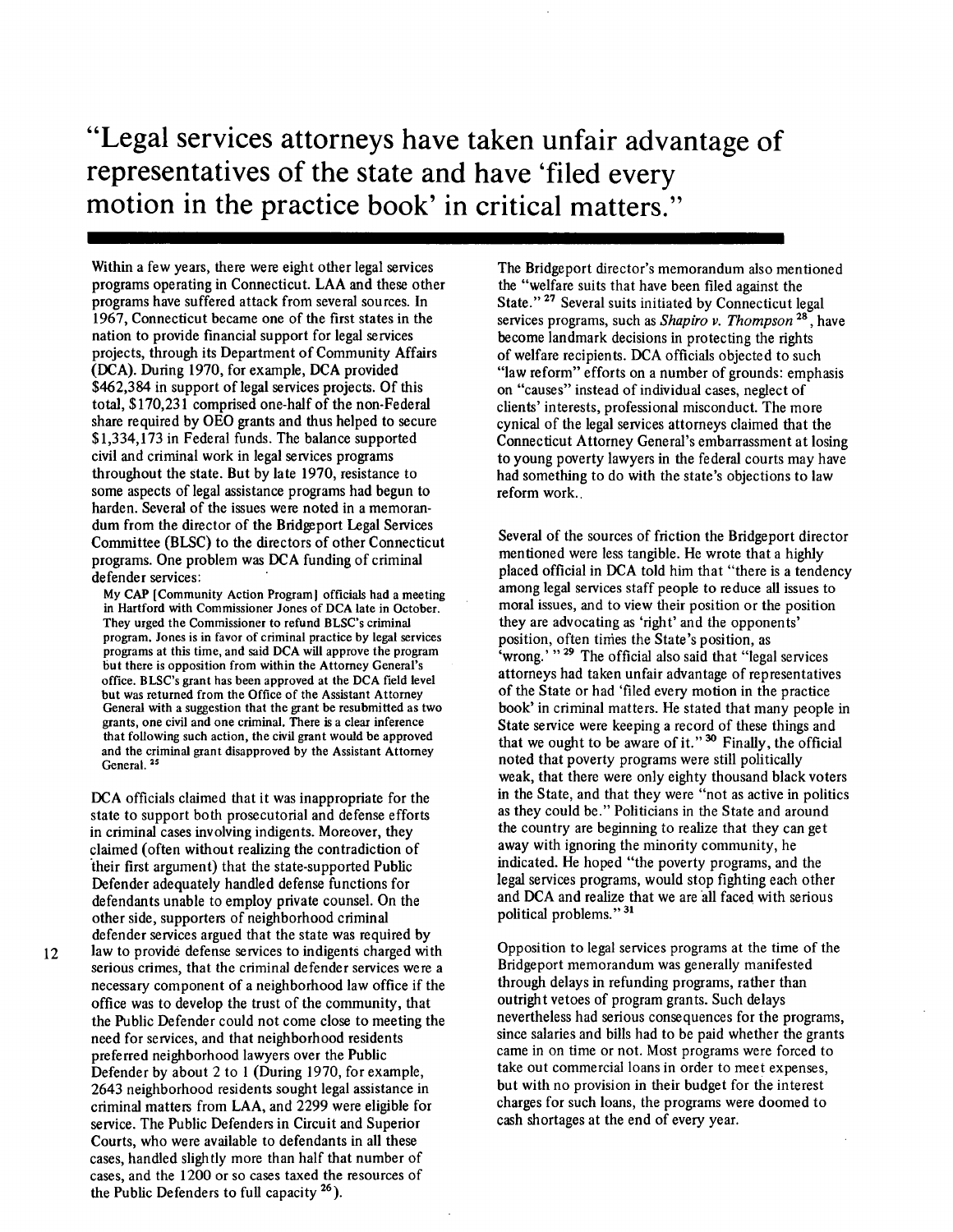LAA experienced particularly egregious delays, with grants often running a year or more behind schedule. The reasons for the delays ranged from the trivial to the absurd. 1971 grant applications, computed on a twelve-month budget according to DCA requirements, were later sent back because DCA changed its policy and wanted six-month applications. Refunding was also delayed because one assistant Attorney General assigned to "advise" DCA claimed that a Connecticut Supreme Court case prohibited a corporation from practicing law and that LAA was a corporation within the terms of the court opinion.<sup>32</sup> He neglected to mention that the Connecticut Bar Association specifically gave its approval to LAA in 1965, seven years after the cited decision. He also ignored the facts, summarized in an article at the time in *The New Republic,* that:

... 1) the Legal Services offices had been validly chartered as nonstock corporations by the state for the specific purpose of furnishing legal services, 2) DCA had been regularly funding them over the past 3 years, 3) the Legal Services programs had already expended funds for the first 9 months of 1970 based on past practice and letters of intent to fund from DCA, and 4) nearly all state legislatures, including Connecticut's, have approved the use of the corporate entity for the practice of law, and courts have recognized the propriety of nonprofit legal service corporations.<sup>33</sup>

The same "adviser" to DCA asserted, "It is questionable whether or not the contemplated use of office space and other facilities, personnel and equipment is consistent with OEO regulations. It is my understanding that the enforcement of OEO requirements that federal funds not be used for criminal defense in any way calls for a physically separate site of operation. This should be resolved between the applicant and OEO before we proceed further concerning this application." 34 But the Assistant Attorney General's understanding of OEO regulations was at variance with OEO's understanding of OEO regulations, since OEO had approved LAA's office arrangement every year since federal funding began in 1966.

LAA even met opposition to its efforts among members of the state judiciary. One especially galling example is the practice of state judges, particularly in Circuit Court, of denying indigent defendants leave to proceed in *forma pauperis* when they are represented by any attorney other than the Public Defender (e.g., a legal services attorney). The issue was the focus of United States District Court Judge Blumenfeld's opinion in *United States v. Rush.*<sup>35</sup> The policy of the state as construed by the Connecticut Supreme Court in *State v. Hudson*<sup>36</sup> is to waive jury fees, entry fees or costs only for indigent defendants represented by the Public Defender (or Special Public Defender). Thus a defendant unable to employ a private attorney *may* obtain counsel free of charge; to deny him counsel because of his inability to pay would violate his constitutional rights. If he chooses free counsel supported by the state Judiciary Department {Public Defenders), he will be exempt from court costs and fees; *but* if he chooses free counsel supported by the Federal government, the state Department of Community Affairs, and the New Haven

community {legal services attorneys), he must pay the court costs and fees. "In cases in which the defendant is represented by private counsel as distinguished from the public defender, the trial court is without power to except even an impoverished accused from the payment of the court fees prescribed by statute or to bring about the same result by ordering reimbursement for such payment." 37 In *State v. Clark,* the statement was continued, "and we feel that this should apply to private organizations who provide counsel free of charge, for the defendant does not have the right to counsel of her own choice so long as she claims to be indigent." 38 About this incredible state of affairs, Judge Blumenfeld concluded:

Even to assume that Connecticut courts would somehow tortuously construe [their) own rules to embrace a power in a public defender to obtain a waiver of court fees for an indigent [habeas corpus] petitioner, this would not justify imposition of the condition that she must seek representation by a public defender. Although an indigent accused has no constitutional right to arbitrarily reject the services of a public defender and compel the state to engage and compensate counsel of her choice, ... neither does the state have the right to condition an indigent's access to its courts by compelling her either to be represented by a public defender or proceed pro se. . . Indigents may be represented by lawyers provided without charge through Neighborhood Legal Services, funded by the Office of Economic Opportunity under the Federal Poverty Program as in *State v. Clark,* or through the Legal Aid Department of the City of Hartford, funded by community contributions as in this case, or through anyone else.<sup>39</sup>

However, presumably out of judicial courtesy, and because the implications of the decision's reasoning were clear enough, Judge Blumenfeld stopped short of explicitly saying that Connecticut trial courts must waive court costs and fees for indigents represented by legal services lawyers, as they do for those represented by the Public Defender. Yet at the present time, Circuit Court judges still routinely refuse to waive costs and fees for indigent defendants represented by LAA attorneys and the Connecticut Supreme Court has refused to halt the practice. <sup>40</sup>

In the past year, LAA has been subjected to a new round of opposition. However, having weathered previous attacks by the Bar and by state officials-indeed, perhaps *because* it successfully endured attacks in the past-the program has now found that the stakes have been raised. No longer is the issue local Bar approval or funding delays, which entailed significant consequences which weakened the program but did not threaten its basic existence. Now the critics of LAA are seeking to cut the program at its source by direct vetoes of grants and denials of refunding.

One critical source of opposition has been the Connecticut Planning Committee on Criminal Administration, which makes grants throughout the state of federal Law Enforcement Assistance Administration funds, under authority of the 1968 Omnibus Crime Control and Safe Streets Act. At the meeting of the Executive Committee of the Connecticut Planning Committee on January 11,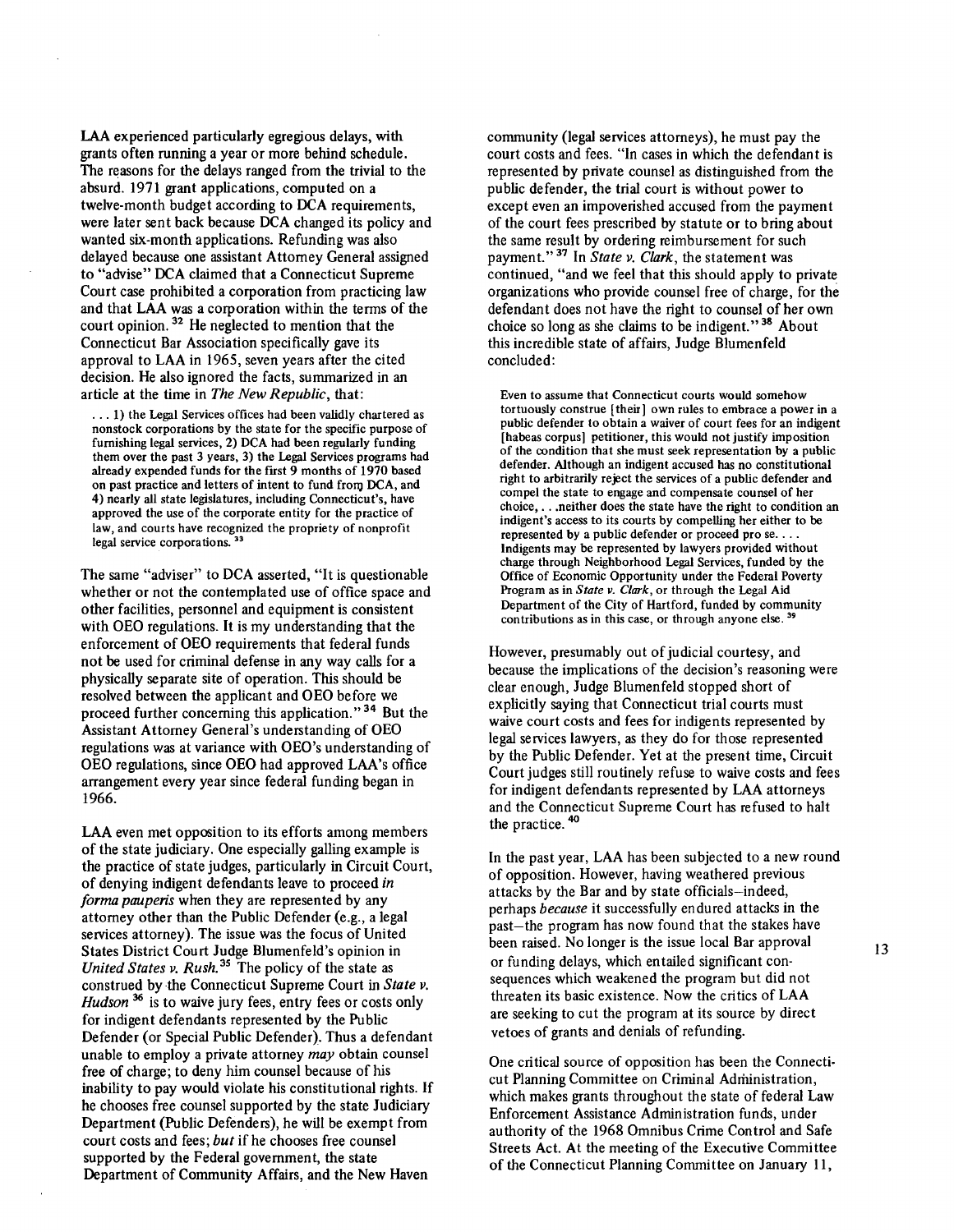1972, a grant of \$35,000 to the City of New Haven, for payment to New Haven Legal Assistance Association, was approved, under the grant category "Equal Administration of Justice," which was designed to provide "support for additional full-time legal staff and supportive service to be used in improving the pretrial services offered indigent defendants by the public defender system and the legal services programs at the option of local units of government."<sup>41</sup> LAA, faced with funding delays and a substantial deficit from the previous program year, was in sore need of the money. However, at the Executive Committee meeting on February 29, 1972 (by which time half of the grant had been paid), one of the co-chairmen of the Committee raised a number of "definite questions" concerning

LAA, which "should be resolved, through audit and thorough investigation"  $42$ :

1. Whether the funds granted will be used exclusively for defense in criminal proceedings and not to at least partially defray the expenses of a broad legal practice which includes divorces and other domestic relations matters, civil actions and workmen's compensation claims;

2. Whether the funds granted will be used solely for the defense of truly indigent persons and not for the benefit of those who own property or who, with some effort and inconvenience, could engage private counsel;

3. Whether the program actually is directed toward the defense of those believed to be innocent or is, to a large extent,

engaged in delaying, impeding or preventing the conviction of every person arrested, regardless of circumstances or merit, by clogging the criminal courts ad nauseam with massive stacks of mimeographed motions, most of which have been previously denied in similar cases, by needlessly protracted voire [sic] dire [sic] of jurors, by the needless ordering of voluminous transcripts of proceedings and by frivolous appeals-all, of course, at the expense of the taxpayers of the State.<sup>4</sup>

The co-chairman was vague as to who initially raised these "questions"-citing "attorneys, judges, prosecuting attorneys, public defenders, family relations and adult probation officers and others engaged in the administration of justice in Connecticut"<sup>44</sup> -but his concern was evident:

The accused indigent has every right to be defended by competent counsel, but the public defenders, appointed by and responsbile to the State, are bound to use some care and discretion in determining what defenses and appeals are truly meritorious and worthy of being financed by the State in order to obtain true and equal justice. In practically every criminal case, the court's charge to the jury contains substantially the following language:

"The State of Connecticut is just as much concerned in having an innocent person acquitted as in having a guilty one punished, but for the safety and well-being of society and the protection of the life, property, safety, health and morals of its citizens, the State also is deeply concerned in securing the prompt conviction of persons who have been proved by the evidence beyond a reasonable doubt to have been guilty of committing a crime. The law is made to protect society and innocent persons and not to protect the guilty ones."

I submit that such a philosophy must be equally binding upon a State organization dedicated to the administration of criminal justice. 45



Accordingly, he thereby moved:

1. That the balance of \$17 ,500 included in this grant, be withheld pending further action by this Committee; 2. That an attempt be made, if feasible, to recover the \$17 ,500 already paid under this grant, to be withheld pending further investigation and consideration by this Committee; and 3. That this particular category in our 1972 plan be modified to omit the words "and the legal services program at the option of local units of government."

The action passed.

At the co-chairman's request, a committee was formed to investigate specific charges against LAA. It was composed to designees of the Chief Judge of Superior Court, the president of the Connecticut Bar Association, and the president of the New Haven County Bar Association.

The investigating committee issued its report on May  $16$ , 1972. It noted that a ''very fair, thorough and conscientious investigation" was made of each of the complaints against LAA. Specifically, it found that "of 31 cases investigated, 24 revealed no impropriety whatever; 3 cases accepted by LAA should have been rejected and referred to private counsel; and in the other 4 cases, acceptance or representation by LAA was of debatable propriety."<sup>47</sup> In general, the committee concluded that the complaints reveal that, while several errors of judgment have occurred, LAA has not been shown to have acted improperly or irresponsibly in the area of maintaining and enforcing reasonable eligibility criteria, and on the contrary, has been discharging its duties effectively and properly. The several mistakes which have occurred should be viewed in the context of the fact that LAA attorneys represent approximately 11,000 clients a year.<sup>48</sup>

However, the committee's report did not end the matter. Quite the contrary. The third part of the motion that had been passed by the Executive Committee of the Planning Committee on Criminal Administration on February 29, 1972, technically removed legal services programs from the category of eligible recipients of Committee funds. 49 LAA on the other hand, assumed that the first part of the motion was controlling; i.e.,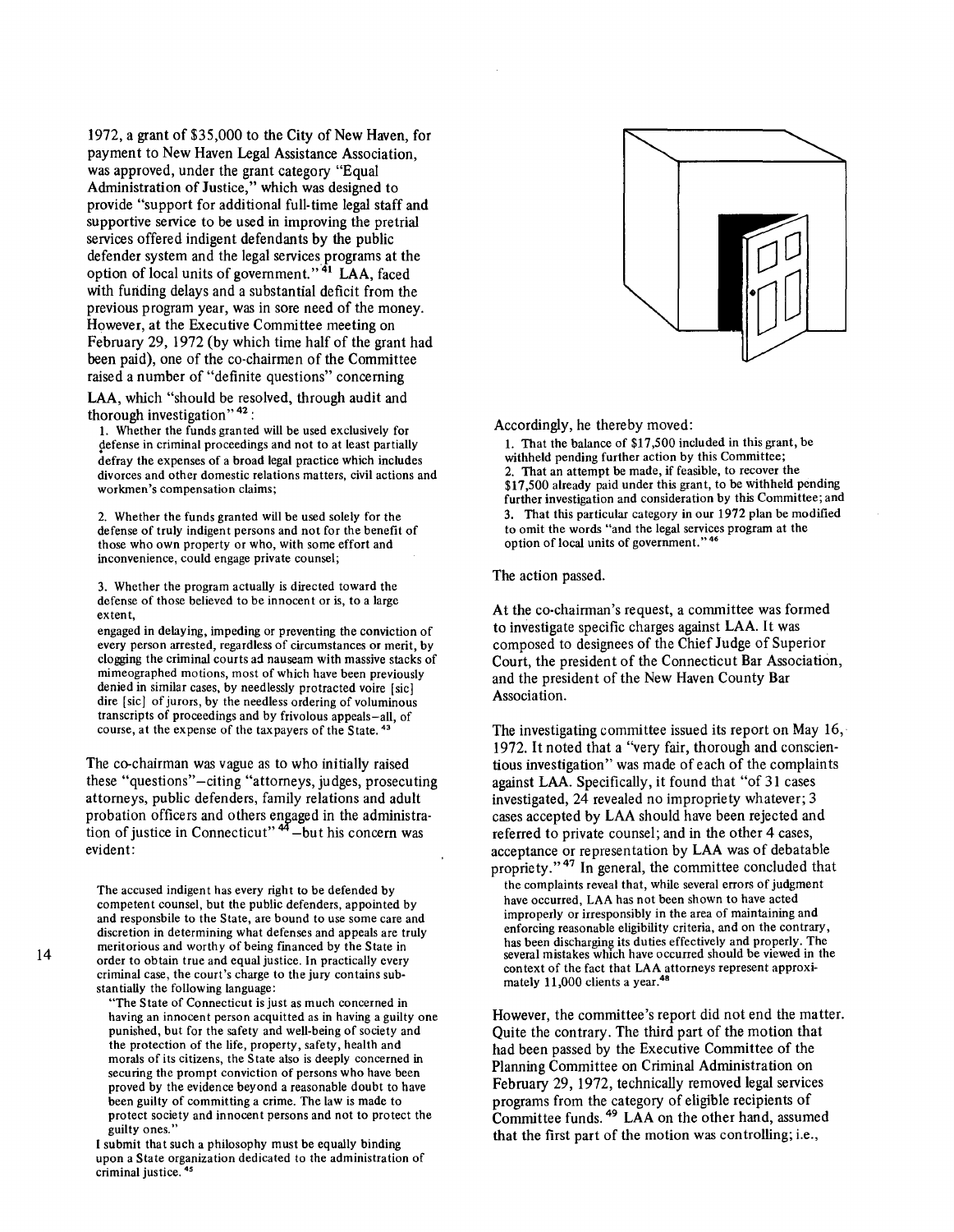**"The Nix on landslide ... may have sounded the death knell for aggressive and effective legal services for the poor."** 

that the money would be withheld "pending further action." When the investigating committee gave LAA a clean bill of health, the program assumed that the funds would be forthcoming. But on July 11, 1972, LAA was notified that the balance of its grant would be withheld indefinitely. As the executive director of the Planning Committee explained to inquiring New Haven Mayor Bartholomew Guida, "The reason why no money can be awarded to LAA (i.e., that there is no category for it in the 1972 Comprehensive Plan) ... is not changed by the report of the Committee which reviewed the operations of LAA." <sup>50</sup> LAA protested, but on September 12, 1972, the Executive Committee voted specifically not to award LAA the balance of the \$35,000 grant, <sup>51</sup> and LAA has received no further funds from the Planning Committee.

LAA is also experiencing funding difficulties with the state Department of Community Affairs. The bones of contention are the lawsuits initiated by legal services programs against state agencies, particularly the welfare department.<sup>52</sup> Governor Meskill and DCA have previously attempted to write restrictive clauses into DCA grants to legal services programs which would prohibit suits against state agencies or state officials, <sup>53</sup> and Governor Meskill recently urged other governors to take similar steps.  $54$  Now DCA has written such restrictive clauses into two LAA grant contracts, one from 1971 and one for 1972. LAA's objections were fully detailed in a letter from the executive director of Community Progress, Inc. (an intermediary agency and the technical recipient of the grants on behalf of LAA), to the commissioner of DCA, returning the grants with the restrictive clauses removed. They are worth quoting at length:

The 1971 contract was validly executed by DCA and CPI in September of last year. Services have been performed in accordance with its provisions and LAA has irrevocably committed its funds. It is therefore impossible and meaningless to alter its terms. DCA has a clear obligation to comply with the contract according to its terms, and we expect that the balance owed, now long overdue, will be forwarded without delay.

With respect to the 1972 contract, I am likewise constrained to reject the restrictive clause. State statute requires the state, through DCA, to fund LAA's one-half non-federal share application subject only to reasonable financial and related controls. That statute specifically prohibits DCA from altering the federally approved content of the program. Federal statutes and regulations also prohibit the kind of limitations contained in the restrictive clause. Moreover, the Canons of Professional Ethics will not permit an attorney to forego any

avenue of relief which his client wishes to be pursued and which, in the attorney's professional judgment, constitutes a proper and ethical course of action. Needless to say, a lawsuit against the state or its officers or political subdivisions may be a proper and ethical course. Finally, the proposed restrictive clause is in derogation of an indigent client's right to peacefully petition for redress of grievances and, by denying that right only to indigents, is in violation of their right to equal protection of the law. In its present form, therefore, the clause is illegal under state statutes, illegal under federal law, unethical under the Canons of Professional Ethics, and in violation of the United States Constitution. I am certain that DCA does not intend to impose illegal and unconstitutional conditions on programs which it funds, nor to encourage unethical conduct on the part of legal services attorneys.<sup>55</sup>

Moreover, the Director of OEO had notified the commissioner of DCA as far back as 1970 that any such restrictive clause was "in direct conflict with OEO policy" and "could not be agreed to by any organization desiring to qualify for assistance under the Economic Opportunity Act."<sup>56</sup> The OEO policy was reaffirmed in 1972.<sup>57</sup> DCA, however, has remained adamant, <sup>58</sup> and LAA was finally forced to sue the State over the disputed funds. In approving placement of VISTA lawyers with LAA only on the condition that they are not active in suits against the state, Governor Meskill has recently declared that "the State will not fund LAA while litigation is pending, nor encourage federal funding until the issue is resolved."<sup>59</sup>

Attacks on legal services programs may perform a unifying function, consolidating staff support in the face of the opposition. But LAA has been at the center of the whirlwind since its creation, and there are signs that its opponents are accomplishing indirectly what they cannot achieve directly. By May of 1972 it was clear to LAA administrators that, given the conflicts with the state Executive, protracted delays in the funding process, and the failure of the local community to provide a sufficient base of financial support, the program was operating at a level at which expenses would outstrip income by several hundred thousand dollars by year's end. LAA administrators made a number of hard decisions in order to cut expenses: several staff members were terminated, including lawyers, legal workers, and secretaries, and others left voluntarily and were not replaced; scheduled pay raises for attorneys for 1972 were eliminated, and most staff attorneys received salary cu ts; the number of summer law student positions was reduced. <sup>60</sup> Three of LAA's six neighborhood offices stopped accepting new clients-the doors of one remain closed, and another is accepting only welfare cases. The budget cuts aroused considerable hostility among staff members; <sup>61</sup> some called for the resignation of executive director Frederick W. Danforth, Jr., and a new direction for the program.<sup>62</sup> In an effort to meet staff criticism and to inject new energy into the program administration, Danforth has sought to revamp the administrative structure and reallocate responsibility for program operations.<sup>63</sup> His efforts have met with limited success at best, with one potential appointee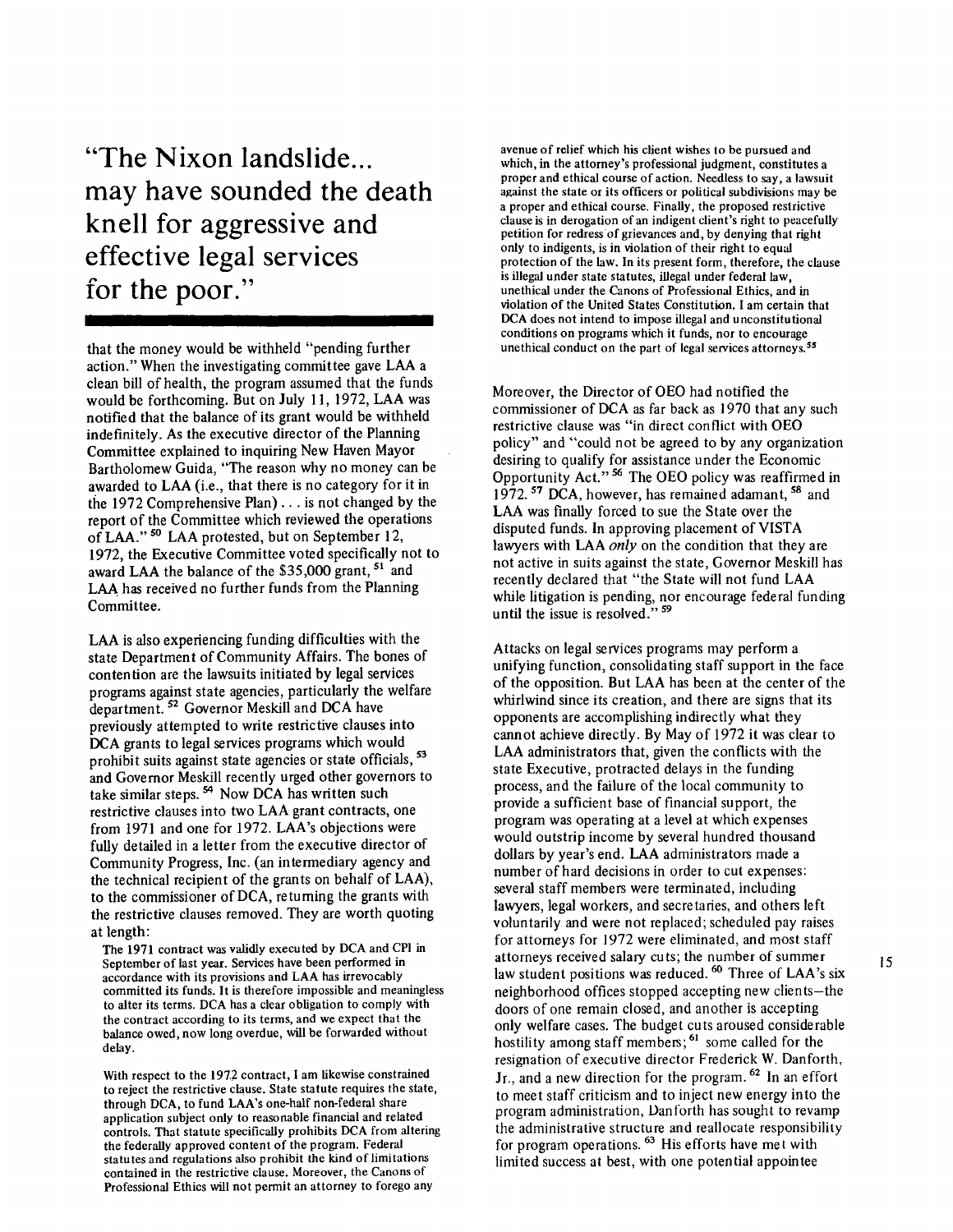rejecting a new position because of what he perceived to be constraints on his authority,  $64$  and another able to work out a definitive and mutually-acceptable delegation of program responsibility with LAA's board of directors only after considerable negoiation. 65 Thus LAA's funding difficulties have been exacerbated by a resulting crisis in program leadership, and for four months there was a nearly complete paralysis of program administration and program fund-raising.

In a recent letter to members of the Forum for Contemporary History, John Hersey noted that two recent developments give the New Haven situation particular significance. In June, 1972, the United States Supreme Court, in *Argersinger v. Hamlin*<sup>66</sup> ruled that

Or will it be seen that that route can only lead, in the long run, to warped perceptions of justice on everyone's part, to frustration and cynicism, to more and more alienation of the poor, to fear, mistrust, and not less but more violence on city streets? Will it be seen, eventually, that a defense of the poor fully as vigorous as that routinely given those who can afford private attorneys is the only way to win over the poor to belief in the rule of law? 70

At present there are no clear answers to Hersey's questions, but the outlook, for LAA and for legal services programs nationally, is not hopeful. In a recent issue of the *American Bar Association Journal,*  Vice-President Agnew called for restrictions on law reform work by legal services attorneys, closer supervision by Bar associations, "professional control and

## **"What we may be on the way to creating is a federallyfunded system manned by ideological vigilantes."**

every poor person facing a jail term has a right to free counsel, whether accused of a felony or a misdemeanor. In July, 1972, the Connecticut Planning Committee on Criminal Administration awarded a grant six times as large as that denied to LAA to the state public defender system (which immediately announced that it planned to open several neighborhood offices). 67 Yet public defenders, (who in Connecticut are appointed by the State Judicial Department) have been severely criticized for expending less energy and resources on behalf of their clients than private attorneys or LAA lawyers, for providing less effective representation in court, for showing a callousness toward poor defendants, for dealing with heavy caseloads by "bargaining" their clients' guilty pleas in exchange for reduced charges (regardless of the individual's guilt or innocence), for being "court-oriented" rather than "client-oriented." <sup>68</sup> In contrast, recent studies indicate that LAA spends approximately five times as much in representing its clients as does the public defender system, that LAA clients have their cases dismissed more often and are sent to jail less often than were those represented by the public defender, that defendants personally believe that LAA lawyers work much harder for them than do the public defenders, and that when given the choice, two out of three choose to be represented by LAA lawyers rather than by public defenders.<sup>69</sup> Hersey saw the New

16

Haven situation as presenting a "national choice": As the states meet the obligation laid down in Argersinger, which of the two philosophies we have seen in collision in New Haven will prevail?

Will the rush be toward a court-oriented or a client-oriented solution?

Will the courts go forward in New Haven's present direction, preferring the use of public defenders who are kept firmly under the state's thumb, and who, working closely with prosecutors, stay abreast of clogged dockets by going in for more and more plea bargaining and less and less client-oriented service?

disciplining at the individual project level," and changes of "basic attitudes" within the program, away from the conception of poverty lawyers as "social engineers." The Vice-President raised the spector of radical lawyers, supported by OEO, beyond accountability and out of control:

What we may be on the way to creating is a federally-funded system manned by ideological vigilantes, who owe their allegiance not to a client, not to citizens of a particular state or locality and not to the elected representatives of the people, but only to the concept of social reform.<sup>71</sup>

Agnew's attack follows a familiar pattern. Philosophical issues are neither raised openly, nor formulated precisely; nor are grant vetoes or other threats kept in the background as a last resort, to be used only after a fair inquiry in the entire situation. Rather, the initial step is often an attack on the program itself and a direct threat to its existence; philosophical issues are raised only later, as justifications for the original attack. In such circumstances, any rational discussion of the issues is lost in the tumult of charges and counter-charges. If Vice-President Agnew speaks for the Administration, then the Nixon landslide on November 7 may well have sounded the death knell for aggressive and effective legal services for the poor.

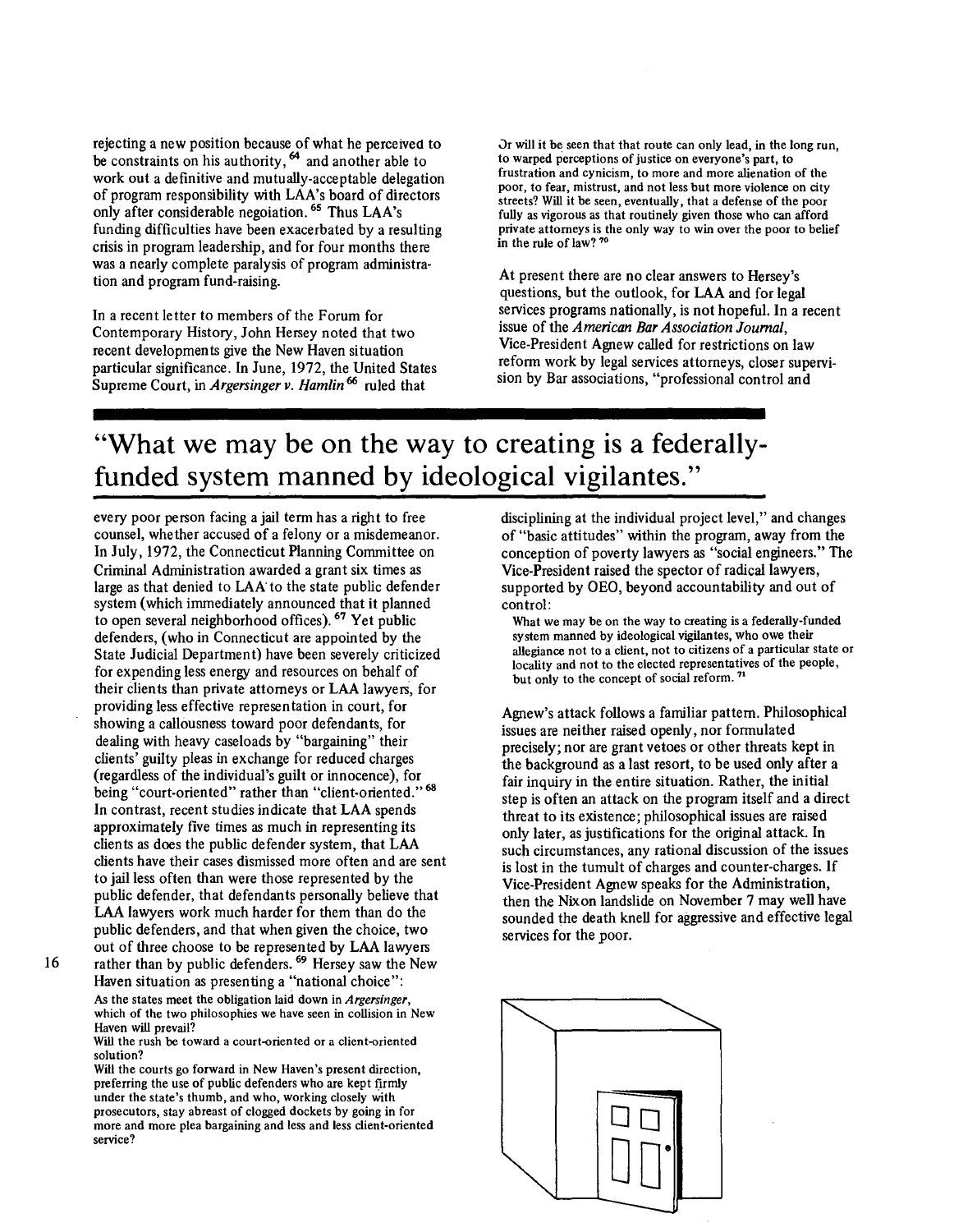This article draws to a considerable degree on unpublished materials such as letters, memoranda, reports, and notes of the author. All such materials are on file with the *Yale Review of Law and Social Action.* 

1. Interview with Richard Blumenthal, former Staff Assistant to the President, in New Haven, Connecticut, Sept. 18, 1971.

2. Economic Opportunity Act of 1966, Act of Nov. 8, 1966, Pub. L. No. 89-794, § 222(a), 80 Stat. 1451 (codified at 42 U.S.C. § 2809 (1970)).

3. *See* Note, *The Legal Services Corporation: Curtailing Political Interference,* 81 Yale L.J. 231 (1971).

4. See N. Y. Times, Jan. 3, 1971, at 10, col. 1; Newsweek, Jan. 18, 1971, at 18-19; Barnes, *Reagan Versus the Poverty Lawyers,* The New Republic, Jan. 23, 1971, at 15; N. Y. Times, Dec. 30, 1970, at 29, col. 1; N. Y. Times, Feb. 8, 1971, at 24, col. 1; 117 Cong. Rec. § 3603 (daily ed. Mar. 23, 1971) (remarks of Senator Cranston).

5. Note, *The Legal Services Corporation: Curtailing Political Interference, supra* note 3, at 246-59.

6. *The President's Message to the Senate Returning S. 2007 Without Approval,* 7 Wkly. Comp. Pres. Doc. 1634 (Dec. 9, 1971).

7. 7 *Econ. Opportunity Rep.* l (Aug. 14, 1972).

8. Letter from Paul Newman, Director of Legal Services, Region l, to All Project Directors in Region 1, Aug. 16, 1972.

9. C. Parker, *Is New Haven the Yardstick,* 1970 (draft of article for Conn. B. J.).

10. C. Parker, *The New Haven Neighborhood Model,* 23 Brief Case 164 (1965).

11. *Id.* 

12. E. Cahn & J. Cahn, *The War on Poverty: A Civilian Perspective,* 73 Yale L.J. 1317 (1964).

13. R. Brooks, *History of LAA,* 1964 (unpublished report).

## 14. *Id.*

15. There was good reason to expect a lack of consensus at the meeting. In its Annual Report 1961-1962, the Legal Aid Committee of the New Haven County Bar Association had proudly compared the Bureau's operations to the minimum organizational requirements adopted by the NLADA and approved by the American Bar Association for cities with greater than 100,000 population. The requirements for independent office, full-time secretary, governing body, written policies of eligibility aqd operating practice, and monthly service and ·annual financial reports were all met. There was no established publicity program, but it was pointed out that the Bureau had received favorable coverage in the newspapers and in the

New Haven County Bar Bulletin from time to time. The NLADA required a full-time attorney for the first 750-1000 cases per year, and an additional full-time attorney or equivalent part-time attorneys for each additional 1,200 cases. The Bureau had a part-time attorney and about 40 law clerks during the law school term, and a student clerk in the summer. The NLADA required 35 office hours per week. The Bureau was open 40 hours per week. If the Annual Report presents a rather limited definition of what constitutes adequate legal aid facilities, it similarly strongly preferred negotiation to litigation. In advising student law clerks as to operating policies of the Bureau, the Report declares: "While it would be

unethical to represent different interests which are antagonistic, hostile, or in conflict with each other, *one of the chief functions which Legal Aid can serve is to prevent such litigation by accepting the role of umpire or arbitrator, instead of advocate, whenever the opportunity presents itself and circumstances permit"*  (emphasis in original). Legal Aid Committee, New Haven County Bar Assoc., Annual Report 1961-62, at 2-3 (1962). Certainly the limited resources of the Bureau would not permit an abundance of litigation to protect clients' interests, but'one might question whether a person requesting legal assistance, like a client employing a private attorney, expects (and is entitled to) an advocate rather than an arbitrator. Certainly a program created to provide advocates in neighborhood offices would cause consternation in some circles.

16. New Haven County Bar Assoc., Verbatim Proceedings: Meeting of New Haven County Bar Assoc., 16-17 (Nov. 16, 1964).

17. Letter from Herman M. Levy, President, New Haven County Bar Assoc., to Milton P. DeVane, Esq., Nov. 16, 1965.

18. New Haven County Bar Assoc., Verbatim Proceedings, *supra* note 16, at 55-56.

19. *Id.* at 14.

20. New Haven Legal Assistance Association, Inc.: Program for the Improvement of Legal Aid and the Administration of Justice for the New Haven Area in Both Criminal and Civil Matters. Questions and Answers Submitted By and To the New Haven County Bar Association and the Junior Bar Section, at l (1964).

21. New Haven County Bar Assoc., Verbatim Proceedings, *supra* note 16, at 31-32.

23. *Id.* at 40-41.

24. Connecticut Bar Association Press Release, Mar. 16, 1965.

25. Memorandum from James Trowbridge to Project Directors DCA Criminal Committee, Nov. 2, 1970.

26. New Haven Legal Assistance Association, Inc. 1970 Summary of Applicants and Clients, Civil and Criminal Cases; Circuit Court Public Defender, Quarterly Reports, (1970).

27. Memorandum from James Trowbridge, *supra* note 25.

28. 394 U.S. 618 (1969).

29. Memorandum from James Trowbridge, *supra* note 25.

30. *Id.* 

31. *Id.* 

32. *State Bar Assn of Conn. v. Connecticut Bank* & *Trust Co.,* 145 Conn. 222 (1958).

33. Hall, *Last Minute Rescue for Legal Aid?,*  The New Republic, Nov. 21, 1970, at 14.

34. Memorandum from F.D. Neusner, Assistant Attorney General, to John C. Pickens, (Jan. 7, 1971).

35. 281 F. Supp. 779 (D. Conn. 1967)

36. 154 Conn. 631, 636 (1967).

37. *State v. Reddick,* 139 Conn. 398, 400 (1953).

38. 4 Conn. Cir. 570, 571 (1967).

39. *United States v Rush, supra* note 35, at 785.

40. See *Cooper v. Matzkin,* 160 Conn. 334 (1971).

41. Statement of Justice Herbert S. MacDonald, Connecticut Supreme Court, co-Chariman, Connecticut Planning Committee on Criminal Administration, at meeting of the Executive Committee of the Connecticut Planning Committee on Criminal Administration, February 29, 1972.

42. *Id.* 

43. *Id.* 

44. *Id.* 

45. *Id.* 

46. *Id.* LAA sought advice concerning its legal position, and possible non-legal strategies to be employed, from a number of sources. A member of the faculty of Yale Law School noted:

Justice MacDonald's second question appears to proceed on one or both of two assumptions: (i) that a different (and higher) quality of defense service is owed by an attorney to a client he believes to be innocent than toward one he believes to be guilty; or (ii) that a publicly-funded legal assistance program has a different (and lesser) obligation in respect to the defense of clients not believed to be innocent than a private attorney would have to the same clients under similar circumstances.

<sup>22.</sup> *Id.* at 39.